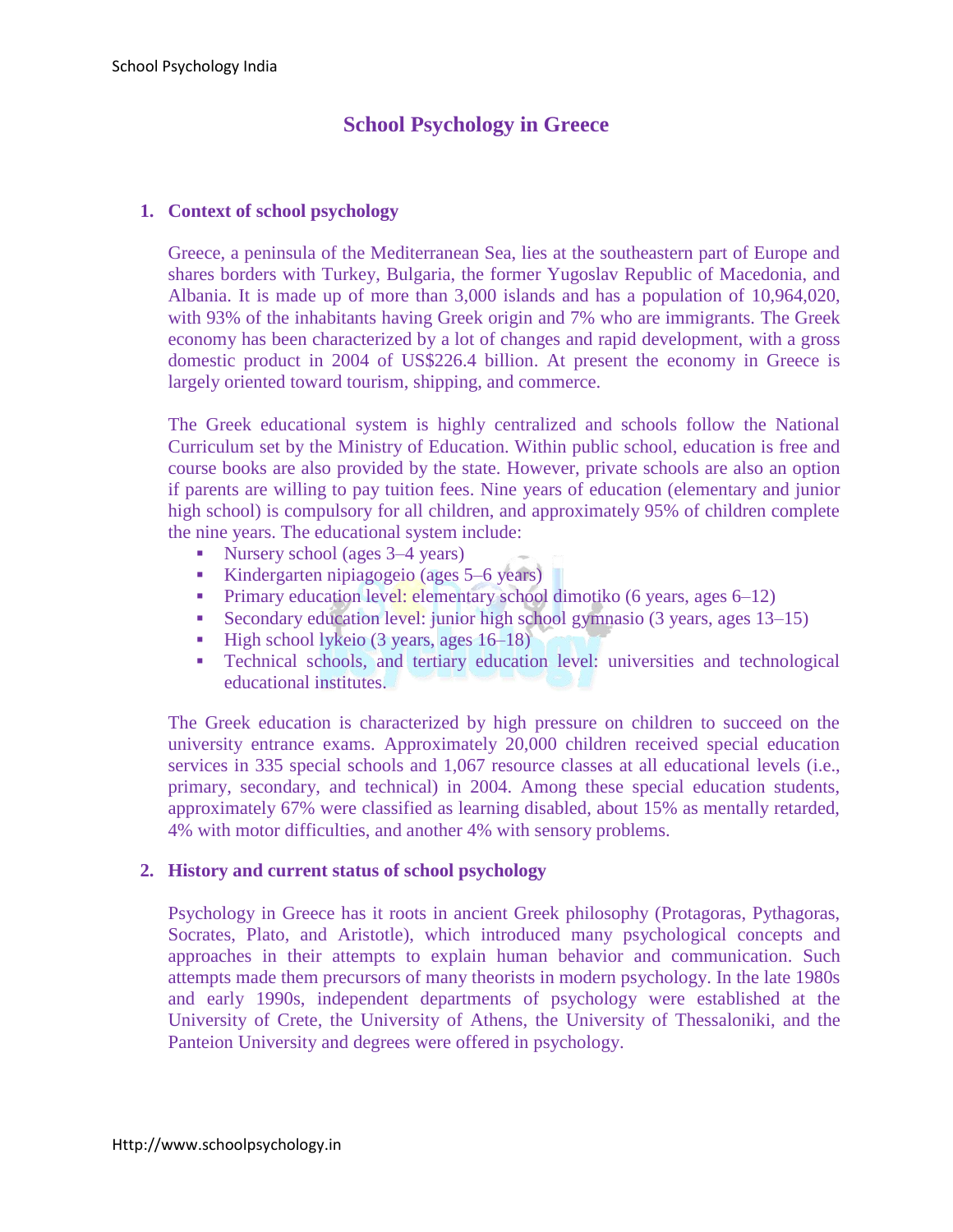At present data regarding number, demographic characteristics, roles and functions of school psychologists in different settings is still lacking, although there is a rough estimation of 400 psychologists working in public and private educational settings. The salary of school psychologists working in public schools and centers depends on the number of years of experience. The starting salary is about 1,100 euro per month on average though this gradually increases depending on the years of experience, level of graduate studies, and family status. Psychologists working in the public education system are typically employed on a permanent basis and, as a consequence, attrition rates are very low or nonexistent. Opportunities for career advancement occur, as psychologists can take managerial positions after a set number of years of practice. There are also opportunities for professional development for school psychologists and psychologists may also take a leave of absence to obtain a higher degree.

## 3. I**nfrastructure of school psychology**

There are two major psychology associations in Greece:

- i. The Association of Greek Psychologists:
	- Published the Ethics Code (Association of Greek Psychologists, 1997), which addresses issues concerning standards of practice.
	- The journal Psychologika Themata (Psychological Issues) is also published periodically.  $\mathcal{L} \rightarrow \mathcal{L}$
- ii. The Hellenic Psychological Society (affiliate of ISPA):
	- Biannual Panhellenic Conference of Psychological Research, in collaboration with a university department in a different city each time
	- Publication of the peer-refereed journal Psychologia (Psychology), published four times a year.
	- Regular newsletter distributed to all members.

### **4. Preparation of school psychologists**

Briefly describe professional preparation of school psychologists in terms of:

a) Scope of Training (Knowledge & Skill Areas)

Training is offered in developmental psychology, school psychology, developmental neuropsychology, intelligence and learning, social psychology–small group dynamics, psychology of personality–developmental deviations, assessment of cognitive skills, assessment of learning disabilities, assessment of personality and social assessment, assessment of school career guidance, abnormal psychology and special educational needs, counseling psychology, psychological consultation, prevention programs, psychotherapeutic interventions, research methodology and advanced-level statistics, and internship and supervision.

b) Field Experiences Required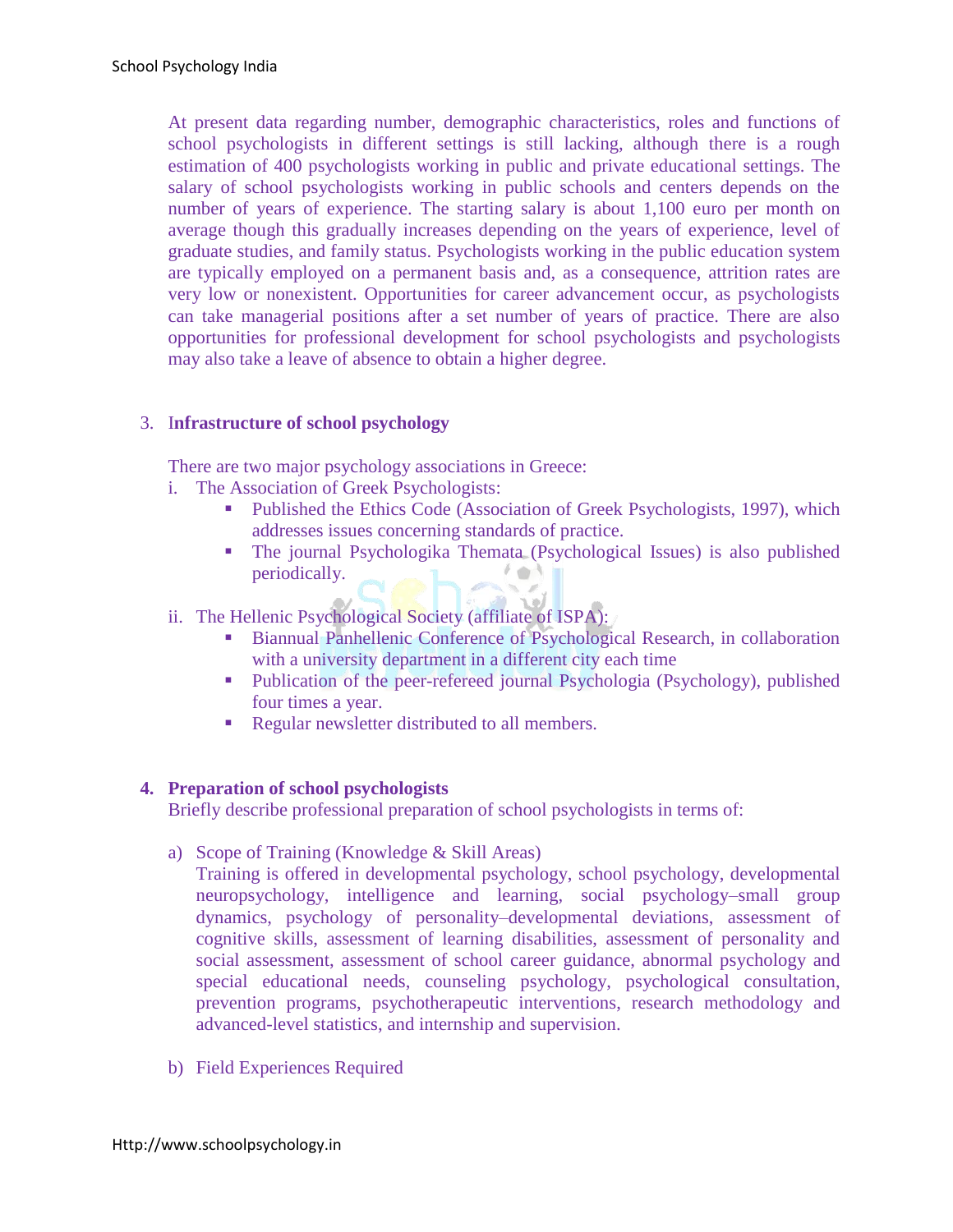A practicing psychologist in Greece requires a license, as regulated by laws enacted in 1979 and 1998 (278/79, 1331/B/98). This license is generic and requires at least a bachelor's degree in psychology. Currently, there is no specialty licensure for psychologists in Greece.

c) Years of Study

The undergraduate studies leading to a ptychion in psychology (equivalent to a bachelor's degree) are 4 years long. The graduate studies leading to a metaptychiako (equivalent to master's degree) are 2 years, and for the doctoral studies 4 years (the first two years include the master's course). Access to the didaktoriko (equivalent to the doctorate) requires a successful completion of the master's degree (in cases where master's programs run in the respective departments). Attainment of a bachelor's degree typically requires (a) compulsory and optional courses and seminars in psychology (equivalent to 160 credits at the University of Athens), (b) internship in institutions of applied psychology (equivalent to 10 credits at the University of Athens), and (c) a dissertation (equivalent to 10 credits at the University of Athens).

d) Training Programs

Approximately 650 students are enrolled each year in the four psychology departments across the country (University of Crete, Aristotle University of Thessaloniki, National and Kapodistrian University of Athens, and Panteion University of Social and Political Studies). There are two graduate programs in school psychology leading to a master's degree:

- i. *The Graduate Program of School Psychology, Department of Psychology, University of Athens* (started in 1993). Studies last four academic semesters. Attainment of the master's degree typically requires completion of 20 courses, an internship (800 hours in regular and special schools, mental health centers, counseling centers), a master's dissertation, and participation in research and educational activities. Each year, 15 to 20 students are accepted.
- ii. *The Graduate Program of School and Developmental Psychology, Department of Psychology, University of Thessaloniki* (established in 1993). Studies last four academic semesters and include theoretical courses, an internship (800 hours), research, participation in teaching and educational activities, and a dissertation. Seven students are accepted each year. In addition, a graduate program with a major in school psychology recently started at the Department of Psychology, University of Crete.
- e) Where Graduates are Typically Employed Most psychologists tend to be employed by the Ministry of Education, however others tend to work in private schools, mental health centers, special needs centers,